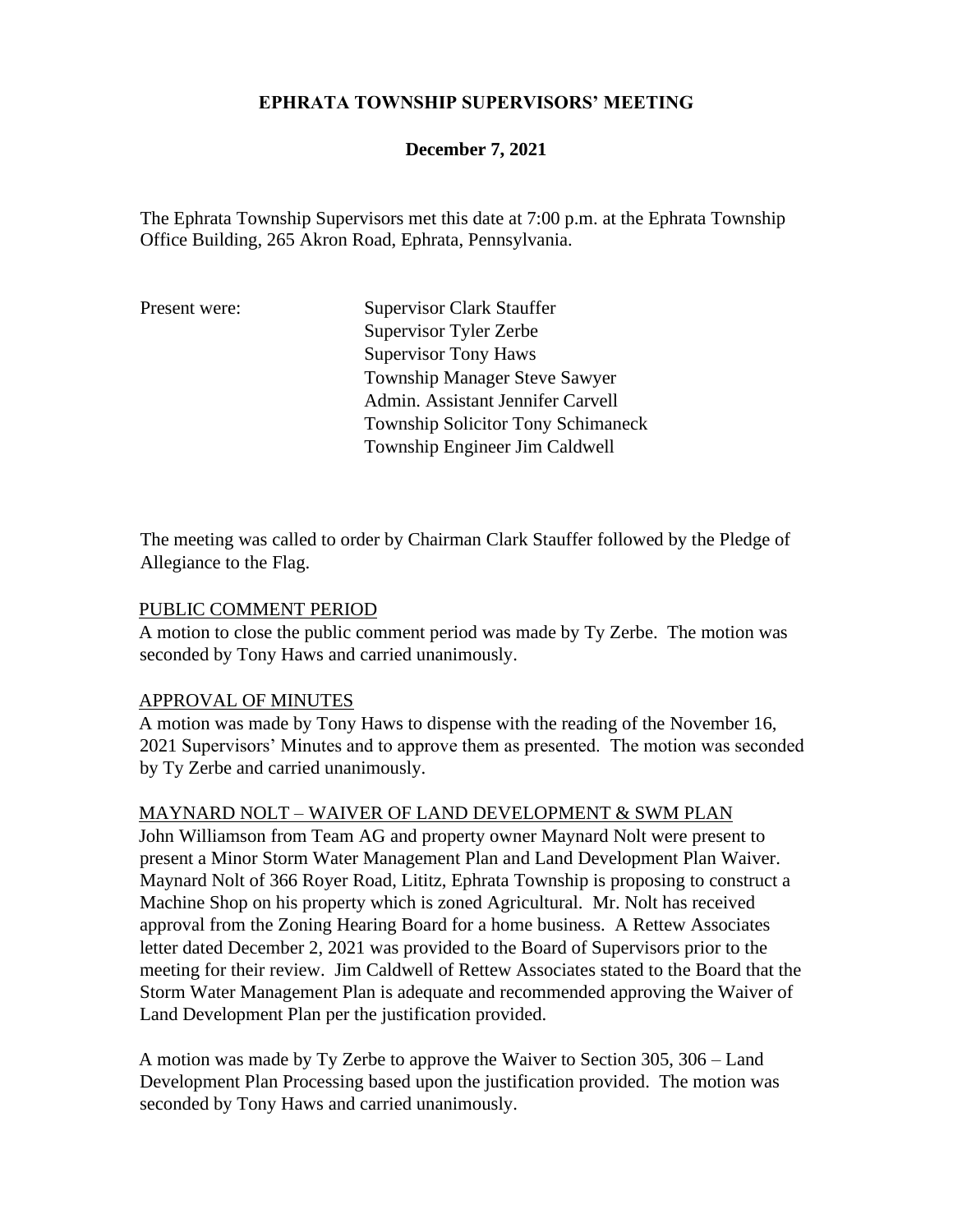A motion was made by Ty Zerbe to approve the Storm Water Management Plan conditional upon Rettew Associates Review Letter dated December 2, 2021. The motion was seconded by Tony Haws and carried unanimously.

### 2022 BUDGET ADOPTION

The Board of Supervisors held a budget work session on October 19, 2021. The Board approved the preliminary budget at this meeting and authorized Manager Sawyer to advertise that the preliminary budget was available for review by the public. The proposed budget does not include a real estate tax increase. The milage rate will remain at 1.27 mills.

A motion was made by Ty Zerbe to approve the 2022 Ephrata Township Final Budget as presented and recommended by staff. The motion was seconded by Tony Haws and carried unanimously.

### STAFF REPORTS

# **Manager Steve Sawyer**

• **Opioid Settlement.** The Board of Supervisors were provided with a letter dated September 23, 2021 from the Office of Attorney General for their review prior to the meeting. Manager Sawyer stated that the Commonwealth of Pennsylvania has committed to a \$26 billion settlement with the three (3) major drug distributors for their role in creating the opioid crisis. The purpose of the letter is to invite local PA municipalities with a population of greater than 10,000 to participate in the settlement. Manager Sawyer stated that under the terms of the settlement, the funding Pennsylvania receives must go towards addressing the opioid crisis. The types of eligible programs include treatment options, wrap-around services for those seeking treatment, prevention efforts and EMS services. Manager Sawyer also stated that if the Board decides to participate, a designated person must be selected to execute the required documents on behalf of the Township. Attorney Schimaneck stated that he reviewed the information and recommended participating with the Commonwealth because filing a lawsuit individually would be cost prohibitive.

A motion was made by Ty Zerbe to approve participating in the Opioid Settlement with the Commonwealth of Pennsylvania as presented. The motion was seconded by Tony Haws and carried unanimously.

A motion was made by Ty Zerbe to authorize Manager Sawyer to be the designated signee on behalf of Ephrata Township for filing the required documentation related to the Opioid Settlement. The motion was seconded by Tony Haws and carried unanimously.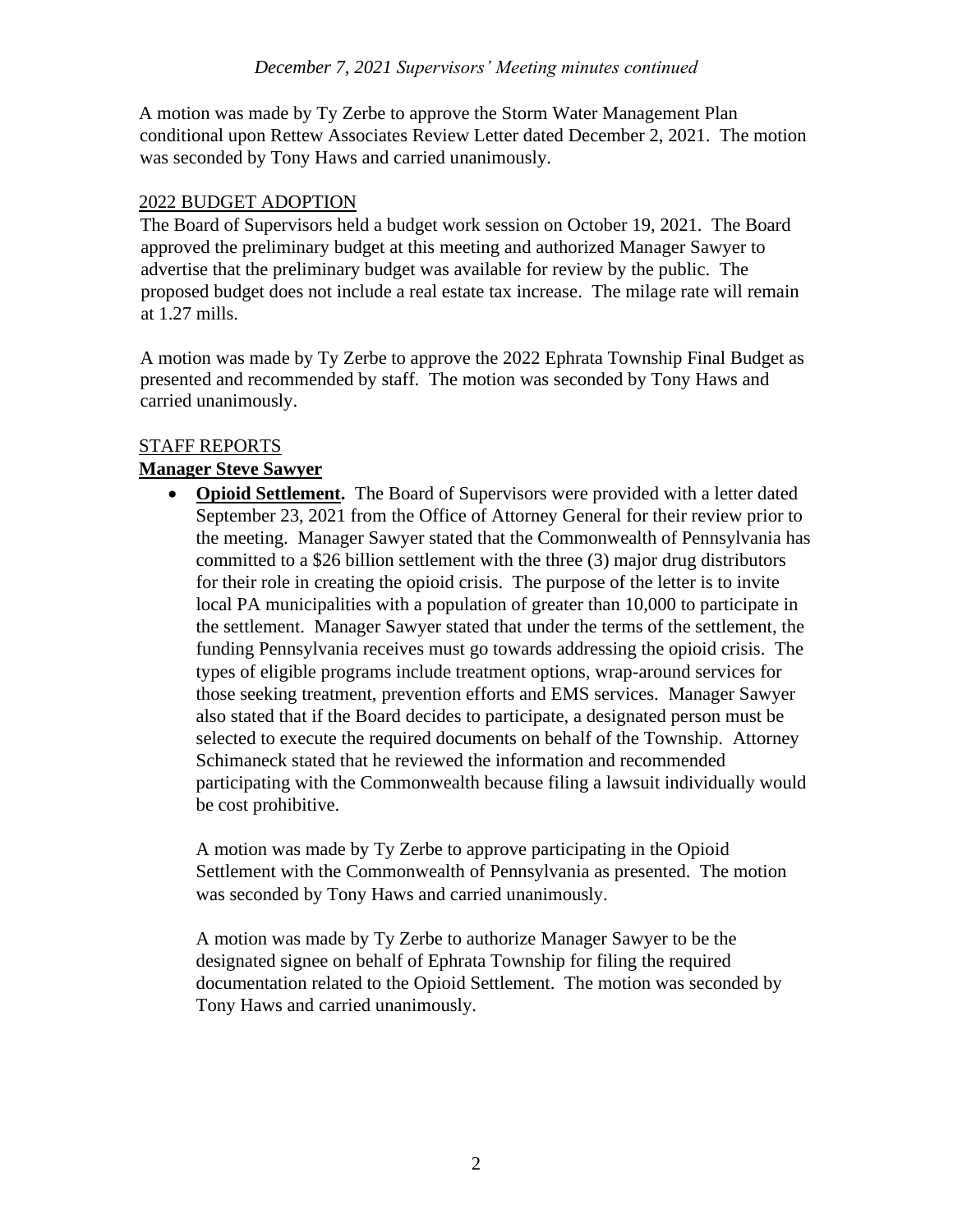• **Mohler Church Road Subdivision – Time Extension.** Ephrata Township received a letter dated November 30, 2021 from Dautrich Engineering granting the Township an additional 90 days to act on the Final Subdivision Plan for East Mohler Church Road. A list of the items that are still outstanding from Rettew Associates last review letter were itemized in the letter and cannot be completed prior to the January 13, 2022 deadline.

A motion was made by Tony Haws to accept the 90-day time extension granted by Dautrich Engineering for the East Mohler Church Road Subdivision for the Township to act on the plan. The new deadline for the Township to act on the plan will be April 13, 2022. The motion was seconded by Ty Zerbe and carried unanimously.

• Sale of **2000 F-550 Dump Truck.** Manager Sawyer stated that the Township advertised and received three (3) sealed bids for the sale of the 2000 F-550 Dump Truck. The highest bid received was in the amount of \$9,870.00 from C&D Driveway Paving & Sealing. The next highest bid was in the amount of \$6,840.00. Manager Sawyer recommended approving the sale of the dump truck to the highest bidder.

A motion was made by Ty Zerbe approving the sale of the 2000 F-550 Dump Truck to C&D Driveway Paving & Sealing in the amount of \$9,840.00. The motion was seconded by Tony Haws and carried unanimously.

• **Hendrix, ISA Financial Security Release.** The Board of Supervisors received a Rettew Associates Financial Security Final Release letter dated September 24, 2021. Jim Caldwell stated that all of the outstanding items have been completed and recommended full release in the amount of \$15,312.00 plus accrued interest.

A motion was made by Tony Haws to approve the full release of the Financial Security for Hendrix, ISA as recommended. The motion was seconded by Ty Zerbe and carried unanimously.

- **Croft Agreement.** Manager Sawyer suggested that this issue be discussed in executive session because it is a personnel matter after completion of the rest of the staff reports.
- **High Point Church – Financial Security Reduction.** The Board of Supervisors received a Financial Security Reduction Letter No. 2 from Rettew Associates dated December 7, 2021. High Point Church is requesting a reduction of the financial security for this project to a new balance of \$6,500. Jim Caldwell stated that there are still outstanding items and is recommending the reduction of the financial security in the amount of \$164,992.93 which will leave a new outstanding balance of \$57,172.00.

A motion was made by Ty Zerbe approving the reduction of the financial security for High Point Church in the amount of \$164,992.93 subject to Rettew Associates Letter dated December 7, 2021 leaving a remaining balance of \$57,172.00. The motion was seconded by Ty Zerbe and carried unanimously.